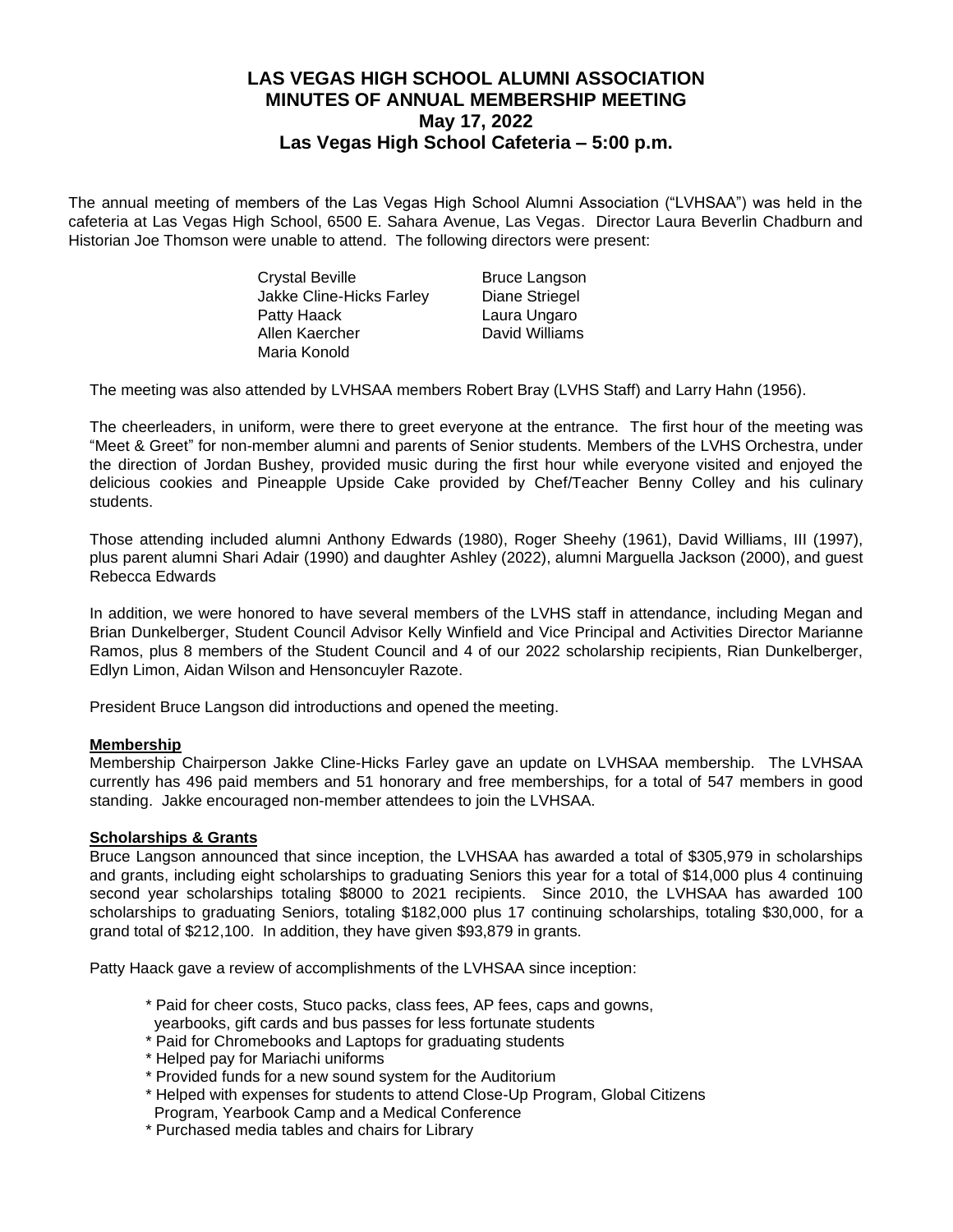- \* Donated a trailer for storage of supplies for needy students
- \* Paid for shelving for storage of supplies for needy students
- \* Paid for Spirit Packs for Basketball and Football Teams
- \* Provided funds to assist needy students/families
- \* Provided miscellaneous supplies for classrooms

#### **Other Activities and Accomplishments**

Maria Konold gave a review of other activities and accomplishments of the LVHSAA since inception:

- \* Raised funds for Scholarships and Grants through:
	- . Individual Donations
	- . Fund Raising Events
	- . Memorabilia Sales
	- . Scholarship Raffle at Wildcat Reunion
	- . Wildcat Reunion Program Ads
	- . Vehicle Donation Program
	- . Yearbook Auctions
- \* Designed and built Senior Squares Monument at "old" LVHS campus (LV Academy)
- \* Maintained Website & Social Media
- \* Published Wildcat Tales Newsletters
- \* Held annual Wildcat Reunions with over 500 attendees each year (none in 2021)
	- . 467 attendees from classes of 1939 through 2021 (82 year span)
		- . Participation of LVHS marching band, Spectrum, ROTC Color Guard, PAL, cheerleaders and Student Council
- \* Assisted in getting *entire* "old" campus at 7th and Bridger added to National Register of Historic Places (previously was only main building and gym)

## **Future Plans and Goals**

Bruce reviewed the future plans and goals of the LVHSAA:

- \* Continue awarding annual scholarships to graduating seniors
- \* Continue awarding annual continuing scholarships
- \* Support LVHS students and faculty with grants and donations
- \* Provide assistance for homeless and less fortunate students
- \* Increase LVHSAA membership, concentrating on younger classes
- \* Hold at least one fund-raising event annually for the Scholarship Fund
- \* Coordinate program for donations of vehicles and other items of value to benefit the LVHSAA Scholarship Fund.
- \* Collect and maintain library of all LVHS yearbooks
- \* Maintain Senior Squares Monument at old LVHS (Las Vegas Academy)
- \* Hold annual Wildcat Reunion for all alumni
- \* Maintain Wildcat Alumni database
- \* Provide information to class contacts to assist in planning their reunions.
- \* Maintain the LVHS Alumni website
- \* Publish Wildcat Tales Newsletters semi-annually
- \* Establish a Wildcat Lair and Alumni Museum for LVHS memorabilia
- \* Maintain relationship with the Las Vegas Academy
- \* Collect memorabilia and maintain display at LV Academy
- \* Work with Las Vegas Academy and Clark County School District to assure the preservation and updating of the historic buildings on their campus

#### **Business Meeting**

The business portion of the meeting began at 6:00 p.m. The Las Vegas High School Spectrum song and dance group under the direction of Janet Tyler started off the meeting with a wonderful performance.

#### **Approval of Minutes**

Due to the pandemic, the 2021 elections were done by mail-in proxies, so there were no minutes.